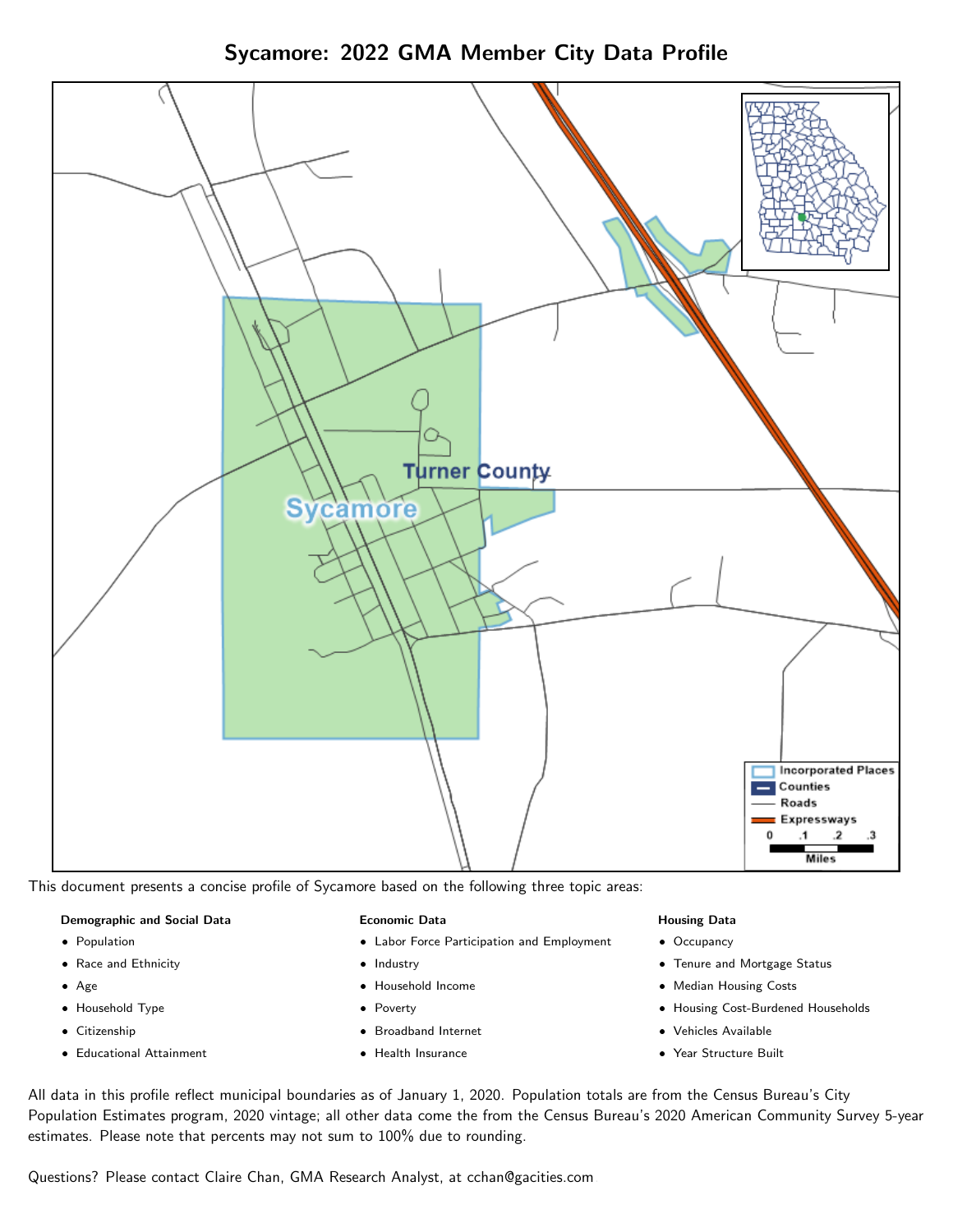# Sycamore: Demographic and Social





## **Citizenship**



Source: American Community Survey, 2020 5-year estimates, table B05002 Source: American Community Survey, 2020 5-year estimates, table B15002

## Race and Ethnicity



Source: U.S. Census Bureau, City Population Estimates, 2020 vintage Source: American Community Survey, 2020 5-year estimates, table B03002

# Household Type



Source: American Community Survey, 2020 5-year estimates, table B01001 Source: American Community Survey, 2020 5-year estimates, table B11001

## Educational Attainment



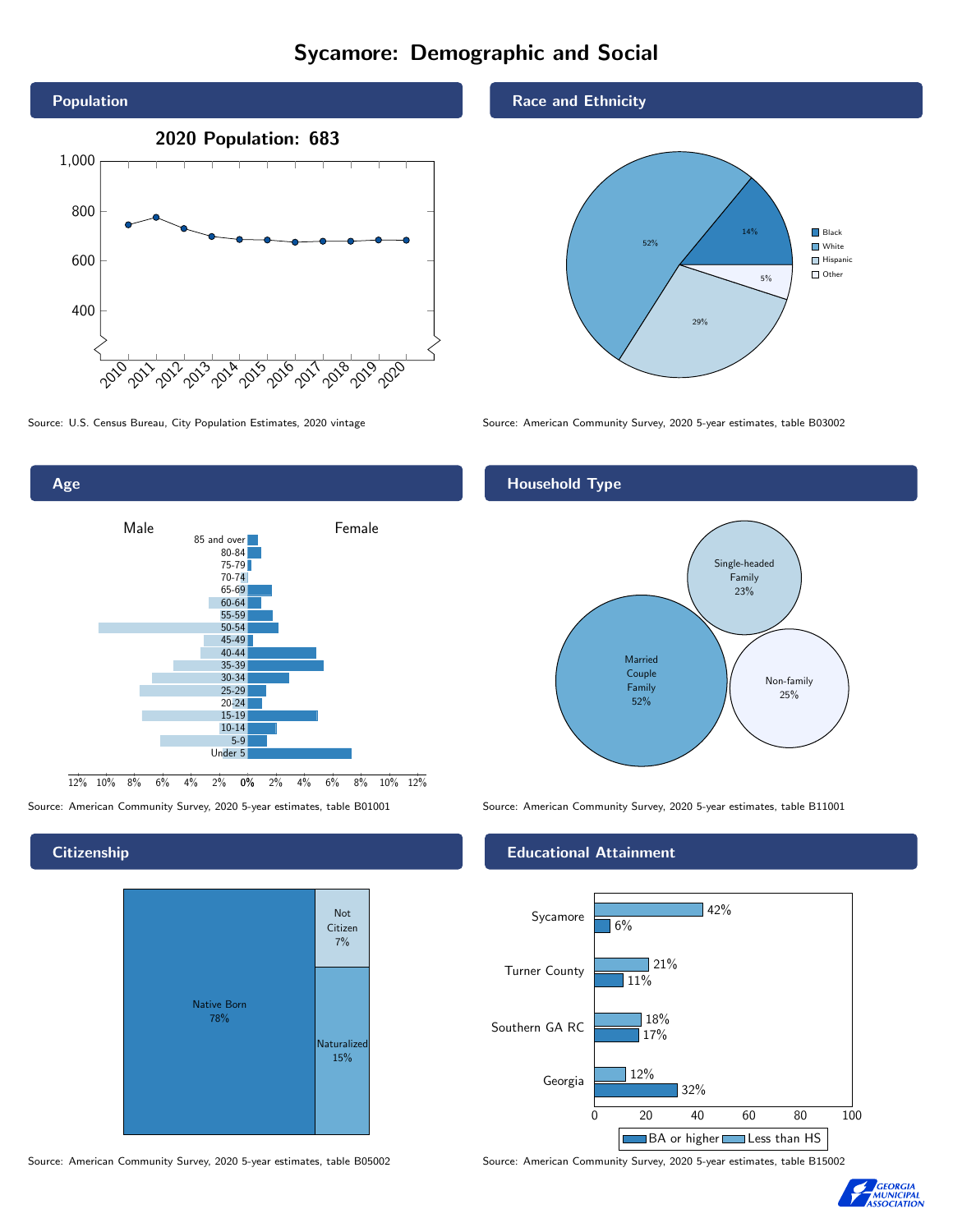# Sycamore: Economic



Source: American Community Survey, 2020 5-year estimates, table B23001 Note: Unemployment rate is based upon the civilian labor force.

# Industry

Poverty

| Agriculture, forestry, fishing and hunting, and mining      | 12%   |
|-------------------------------------------------------------|-------|
| Construction                                                | 11%   |
| Manufacturing                                               | 6%    |
| <b>Wholesale Trade</b>                                      | $1\%$ |
| Retail Trade                                                | 13%   |
| Transportation and warehousing, and utilities               | 3%    |
| Information                                                 | $0\%$ |
| Finance and insurance, real estate, rental, leasing         | $1\%$ |
| Professional, scientific, mgt, administrative, waste mgt    | 3%    |
| Educational services, and health care and social assistance | 25%   |
| Arts, entertainment, recreation, accommodation, food        | 17%   |
| service                                                     |       |
| Other services, except public administration                | $7\%$ |
| Public administration                                       | 2%    |
|                                                             |       |

Source: American Community Survey, 2020 5-year estimates, table C24030



Source: American Community Survey, 2020 5-year estimates, tables B19013 and B19025 Source: American Community Survey, 2020 5-year estimates, table B17010

Broadband Internet No 32% Yes 68%



#### Health Insurance



Source: American Community Survey, 2020 5-year estimates, table B28002 Source: American Community Survey, 2020 5-year estimates, table B18135